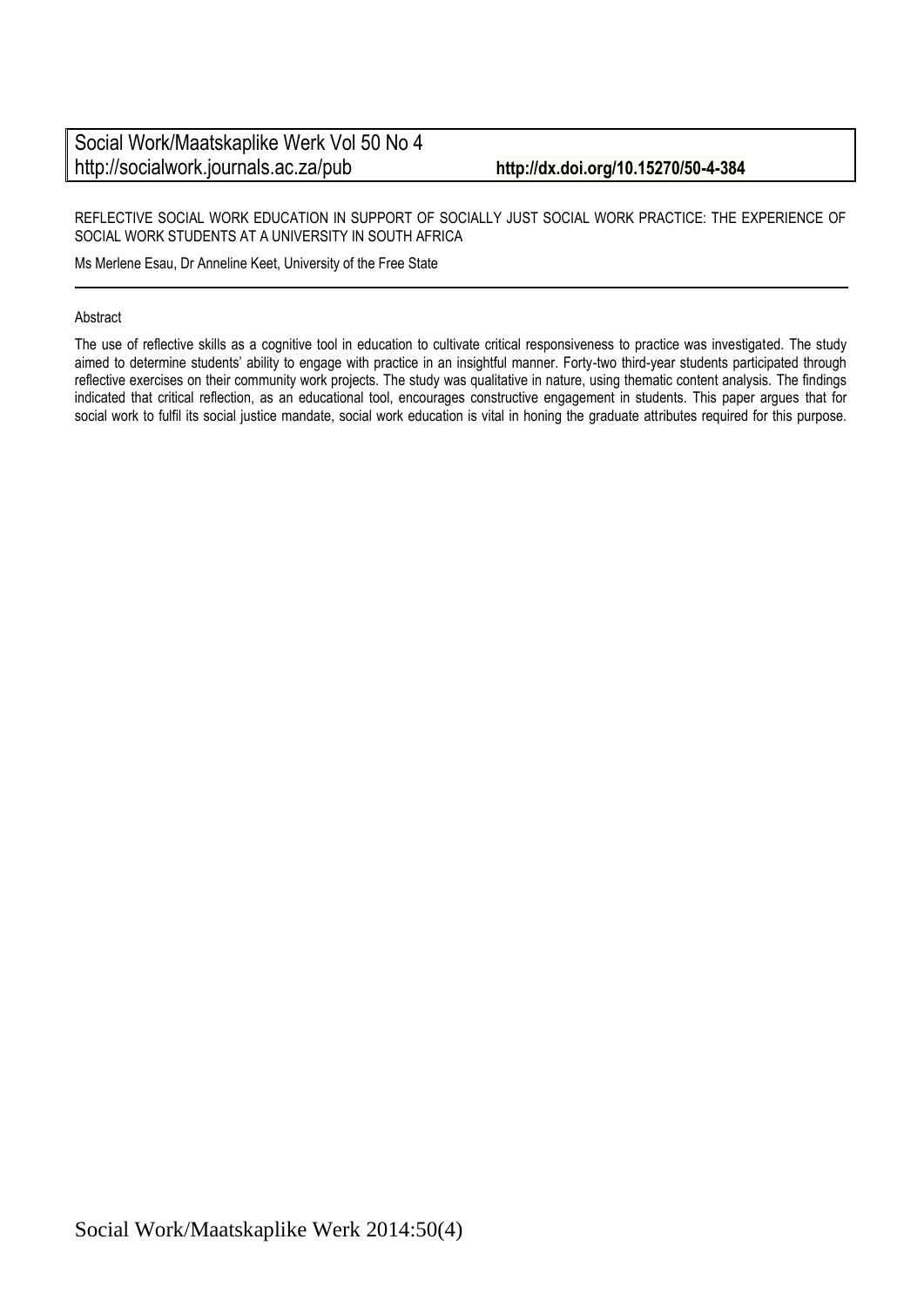# **REFLECTIVE SOCIAL WORK EDUCATION IN SUPPORT OF SOCIALLY JUST SOCIAL WORK PRACTICE: THE EXPERIENCE OF SOCIAL WORK STUDENTS AT A UNIVERSITY IN SOUTH AFRICA**

#### **Merlene Esau, Anneline Keet**

#### **INTRODUCTION**

Social justice and human dignity are core components of social work principles and ethics; therefore social work education should lead to socially just practice. Social workers' ability to practise in a socially just manner relies significantly on their ability to reflect on the influence of their personal and professional socialisation and the structural inequalities that influence the lives of service users. In order to achieve a deep sense of social justice, social workers should be educated to be critical, responsive practitioners who can observe, ask questions and fight against inequalities.

Education is a means of developing critical and reflective capabilities in social work students to complement their procedural competencies and contribute to their personal and professional socialisation. The notion of procedural competencies in social work resonates with what McLean (2006) refers to as the technical-rational approach to knowledge in universities, which seems to receive preference above the hermeneutic and emancipatory interests. Walker (2009) argues for the recognition of hermeneutic and emancipatory knowledge sets when she indicates that universities, and in particular the humanities, should provide opportunities for students to critically examine their worldviews, and guide them to become world citizens with ethical obligations, not only for their own wellbeing but towards other people. Social work education is a means towards cultivating a critical responsive practice that is able to ensure service delivery that is based on the felt needs of the service users, bringing about visible and sustainable improvements in their lives, which are the conditions necessary for social justice. It is believed that the pedagogical structure of the curriculum should ensure that graduates develop skills that will enable them to practise in a society deprived of human rights.

The article reports on a literature review which focused on social justice in the context of social work and the use of reflective skills in social work education. Because the service users with whom the participants are engaged are negatively affected by an unequal social structure, a theory of oppression was used as theoretical underpinning. The data are presented through a qualitative presentation of five identified themes.

Bell (cited in Adams, Bell & Griffin, 2007:1) refers to "social justice" as the full and equal participation of all groups in a society that is mutually shaped to meet their needs. Bankston (2010) explicates social justice as the equitable distribution of resources, physical and psychological safety, interdependence and democratic interaction, amongst members, fundamental to a socially just society, working towards the eradication of dehumanising inequalities. The International Federation of Social Workers (2012) proposes that social workers have the responsibility to promote social justice in relation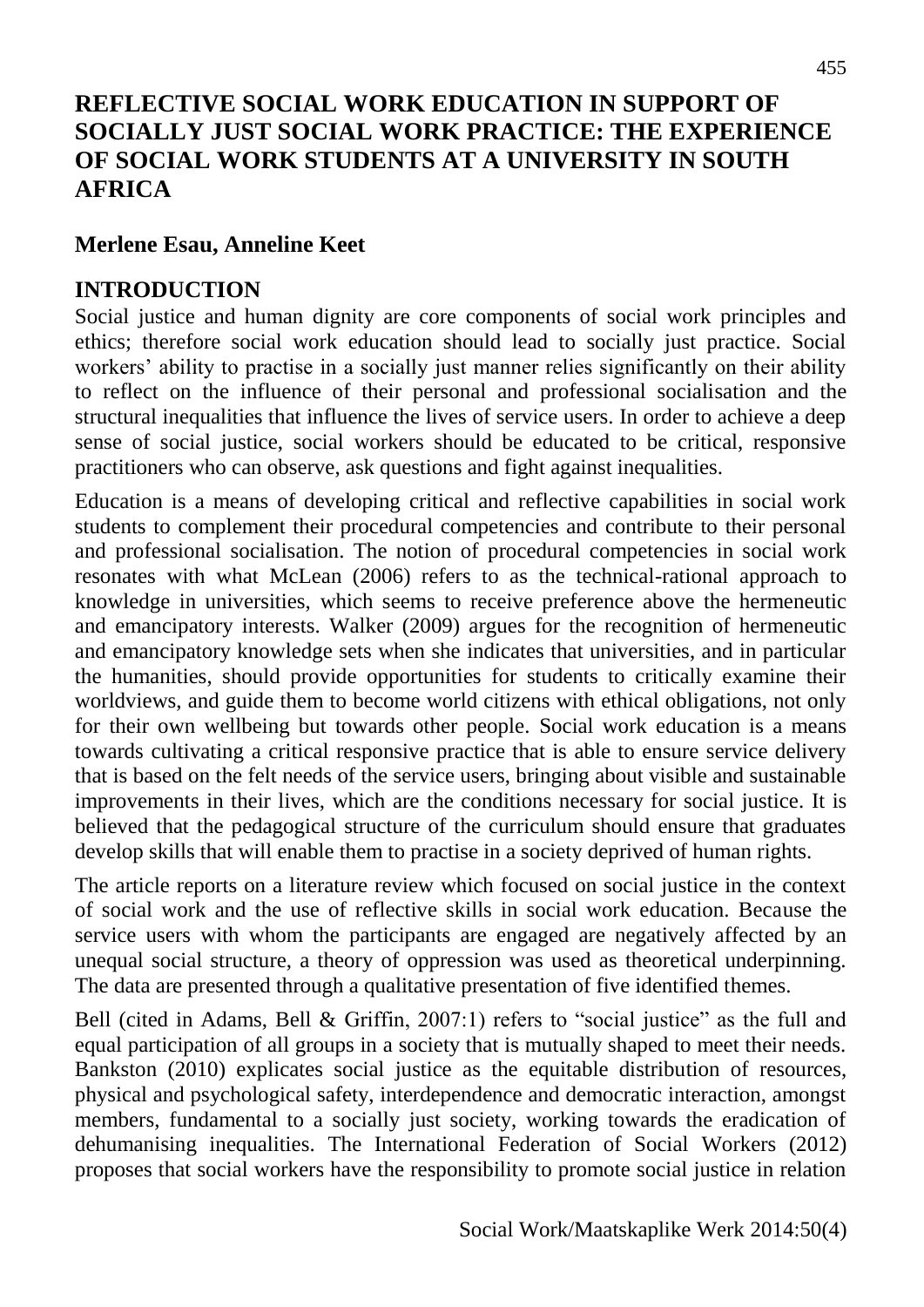to society in general, and in relation to the people with whom they work. Social workers thus have a responsibility to challenge negative discrimination against people and to recognise and respect different forms of diversity. They should respect and promote those rights and choices of people that are not in violation of other people's legitimate interests (Craig, 2002; Ringo, 2008).

This view of social justice is in agreement with what is depicted in the ethical codes of the National Association of Social Workers (NASW, 2008) and the code of ethics issued by the South African Council for Social Service Professions (SACSSP, 2007). Both codes particularly ascribe to social workers the duty to work towards the eradication of social inequalities, working towards a society where all its members have the same basic rights, security, opportunities, obligations and social benefits, and access to the information required to achieve these.

Dominelli (2002) contends that social work finds itself in a contradictory position. Located within the organs of state, the social work mandate has both inclusionary and exclusionary dimensions. While it is part of society's social control arrangements (exclusionary), it is also tasked with helping people who are socially and emotionally vulnerable as a result of social exclusion (inclusionary). Social workers as a result often feel restrained in their capacity to act as autonomous professionals. As the profession has the mandate to promote social justice, Craig (2002) suggests that social workers should reposition themselves not as the agents of endless top-down government initiatives, but work more explicitly with and for the excluded and deprived. They thus need an appropriate and critical political distance away from a position of being merely agents of change driven by government objectives and should relearn the skills of community development, focus on the increasingly submerged social work values of empowerment and advocacy and engage in promoting user involvement within the range of service initiatives. This repositioning would prepare social workers for their roles as public intellectuals who can confidently participate in debates on social issues in the public domain. Karger and Hermandez (2004), however, argue that the involvement in direct services, high caseloads, long working hours and funding arrangements between government and service providers impact negatively on the emergence of public intellectuals in social work. Howard (2010) adds that graduate education also lacks substantive and analytical rigour, and fails to develop the graduate attributes needed to play these roles. Graduate attributes, according to Bowden, Hart, King, Trigwell and Watts (2000), are the qualities, skills and awareness a university wants students to develop during their stay at the institution. They include but can also go beyond disciplinary expertise. They should include qualities that prepare students for active citizenship.

## **BUILDING REFLECTIVE SOCIAL WORK PRACTICE THROUGH EDUCATION**

In order to achieve the goals of social justice, Chu, Tsui and Yan (2009) are of the opinion that social workers should become critical, self-reflective practitioners whose

Social Work/Maatskaplike Werk 2014:50(4)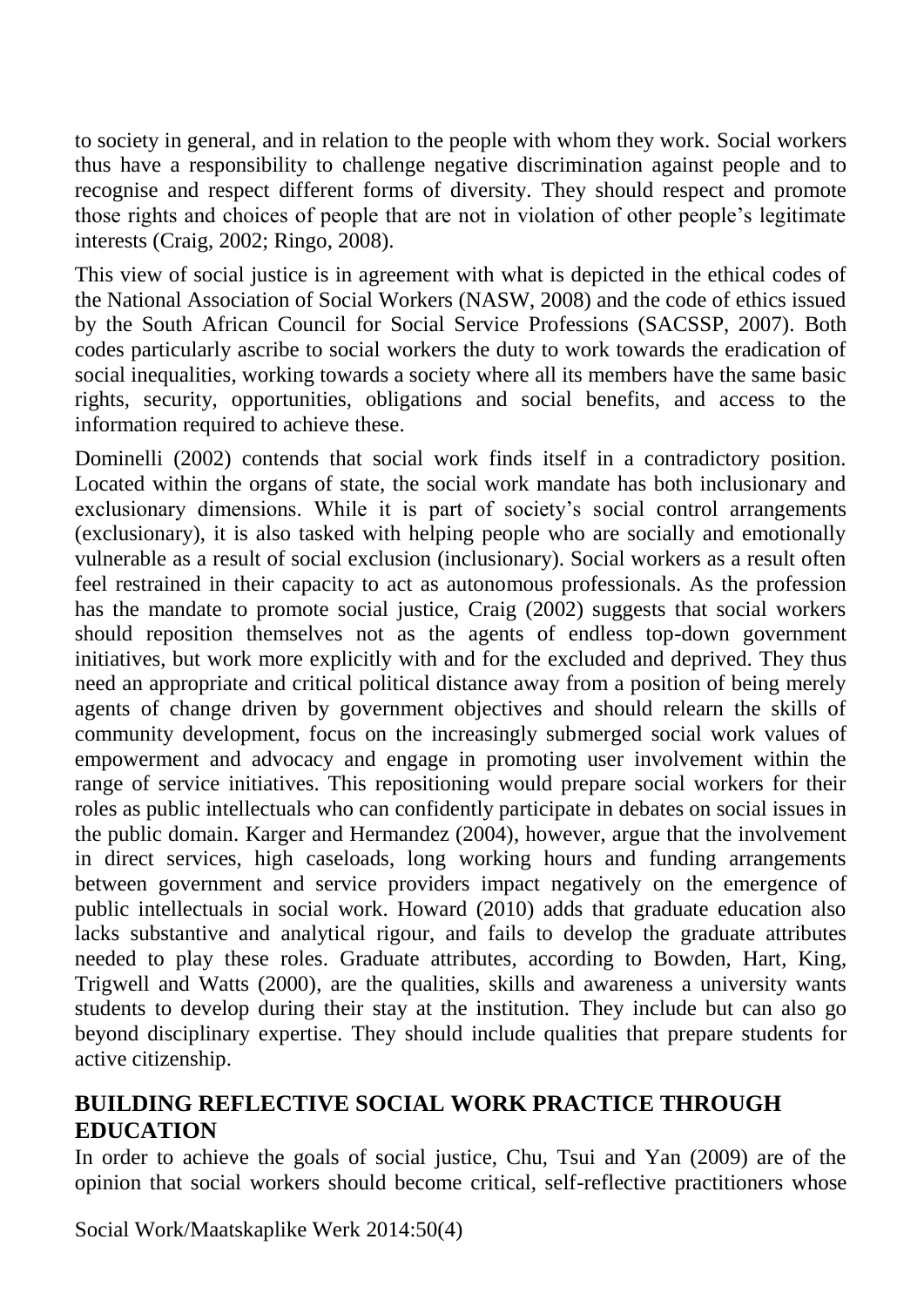actions would convey the values of the social work profession. They should thus take into account the relationship between personal value systems and social work practice. Van Soest, Canon and Grant (2002 in Humphreys, 2012) emphasise two critical challenges that social work educators face, namely that students should be prepared to work towards transforming unjust and oppressive social, economic and political institutions into just and non-oppressive alternatives. Secondly, students must be prepared to practise in an increasingly diverse society. This raises the question of the skills set that a social work graduate needs. It is not sufficient for a student to understand social justice, human rights and non-discrimination as concepts in relation to their code of ethics; they need to develop graduate attributes that allow them to understand how the dominant discourses of the discipline, the structural location of social work service organisations and their own worldview influence their ability to deliver services that acknowledge the self-determination and agency of the service users, and their ability to maintain truly democratic relationships.

Reflective social work training has the potential to prepare the student to understand the inequalities locked up in these structural arrangements and as a result their professional relationships. Rossiter (2005) thinks that a critical reflective practice promotes a necessary distance from practice that will assist practitioners to understand the construction of practice, enhancing a level of freedom that opens perspectives capable of addressing questions about social work, social justice and the place of the practitioner. This is in line with Wilson's (2011) view that reflective practice better prepares the social work student for a fundamentally complex and uncertain working environment. With this view, Wilson clearly adds to Schön's (1983) view that learning environments and disciplines should not be over-confident and static about their knowledge sets. In solving societal problems, professional disciplines regularly encounter complexities for which answers are not always available. The certainty found in professional expertise often becomes the armour against what is unknown and in these contexts the decision to be tentative and reflective can result in discomfort. Wilson (2011) indicates that in social work it is not just the discomfort resulting from an unknown space that challenges the implementation of reflective practice. The need to minimise risk for vulnerable groups like children and the need for accountability lead to the domination of bureaucratic instrumental bias and over-reliance on proceduralised forms of practice. However, at the same time, Wilson challenges the absolute value of competence-based approaches in social work education and practice, suggesting that they may impede good practice and decision making in complex situations.

The relationship between critical events such as the threat of a suicidal client, the abuse of a child and societal realities such as large-scale poverty requires social workers to apply skills that include competence-based skills as well as critical-reflective competences. They need to make timely assessments based on their existing knowledge base, apply intervention strategies, often of a statutory nature, while understanding and challenging the structural injustices that contribute to many of the social problems they work with on a daily basis. Social workers thus need to have two sets of skills, a procedural competency that allows them to operate within the framework of protection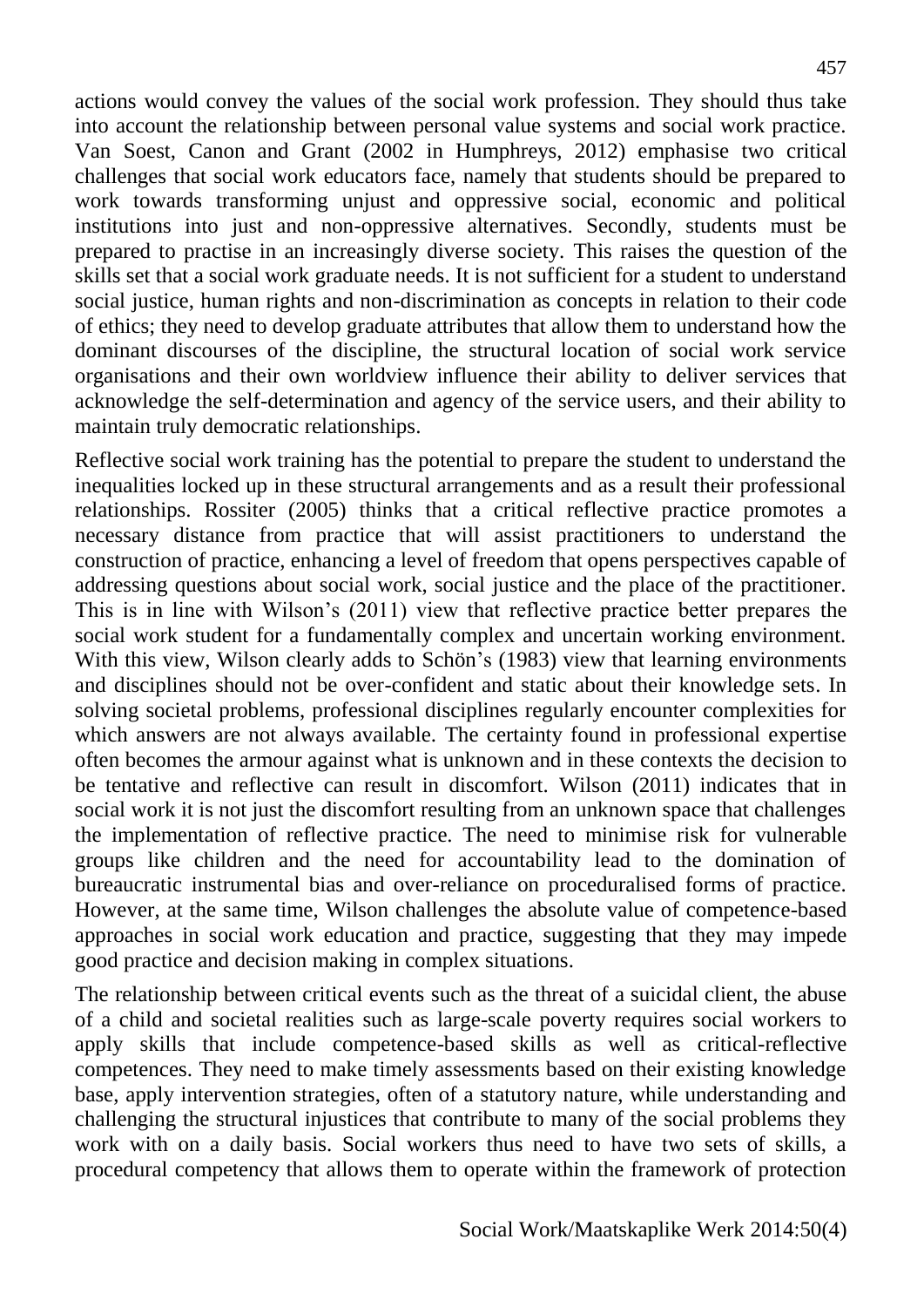and statutory compliance, and a set of critical, reflective skills that allows for critical questioning and advocacy. The combination of these educational outcomes will contribute to a deeper sense of social justice advocacy in their work.

# **THEORETICAL FRAMEWORK: THEORY OF OPPRESSION TO SUPPORT REFLECTIVE LEARNING**

A theory of oppression is of significance in this study as people living in unjust circumstances often have to deal with a range of oppressive experiences. Adams *et al.* (2007) are of the opinion that this theory will provide a framework for a questioning and challenging practice, in this instance social work practice. The features of oppression are so woven into the lives of social service users that it can easily be normalised in society. These authors identify the features as pervasive, restrictive, hierarchical, complex, internalised and with shared characteristics of "isms". They are pervasive in the sense that institutional and systemic discrimination, personal bias and social prejudice are fused into a complex web. They are also restrictive as they generate material and structural restrictions that profoundly limit self-development and self-determination. They are also hierarchical, with the levels of inequality between privileged and disempowered groups widening within these unbalanced relationships. Because people hold multiple social group memberships, their experience of power and privilege is often also complex and cross-cutting. For instance, a patriarchal male from a very poor background may simultaneously experience privilege and oppression in his different societal positions. Oppression is also internalised in the human psyche of both privileged and disempowered groups. This holds the danger that poor people may often be blamed for their own circumstances rather than the structural and economic systems that create these circumstances. Different forms of oppression also manifest through issues of racism, classism, heterosexism, sexism, religion, able-ism, ageism and the experience of immigrants/xenophobia.

Freire's (2005) critical pedagogy provides a tool through which people can ask questions about these pervasive forms of oppression, so woven into society that they are seen as normal. A reflective exercise was used in this research, with a focus on questioning the social work student about social justice violations they observe in the communities, and how, in their view, the impact of their interventions can be regarded as such a tool. Students were forced into dialogue that requires of them a form of critical thinking through which they can identify oppressive forces influencing the lives of social welfare service users.

# **RESEARCH METHODOLOGY**

The research project was qualitative in nature, exploring participants' understanding of the notion of social justice in their social work practice. Participants who provided informed consent completed a reflective written exercise guided by open-ended questions, based on their community work projects.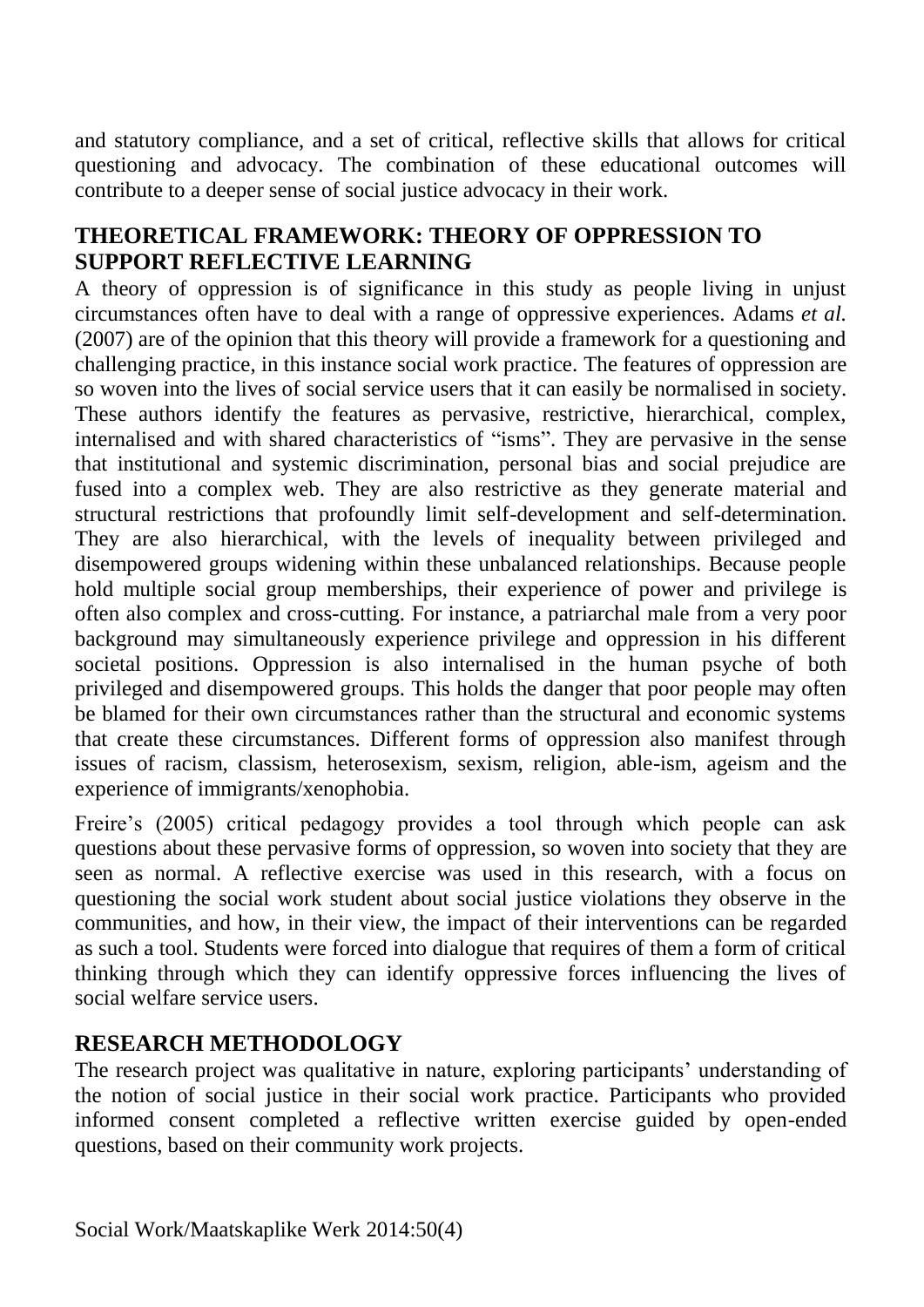# **Sampling**

The researchers used purposive sampling, considered as suitable for qualitative studies, according to Strydom and Delport (2011). The 2012 third-year social work class at the University of the Free State was selected, as they conducted their first community work projects as part of their experiential learning. They were thus regarded as a group of students who have the attributes of the population serving the purpose of the study. A general invitation was extended to the group to participate, with a clear explanation of the research. Sixty-seven per cent (42) of the third-year students participated in the project. The total population for 2012 was 62 students for the year group. The sample consisted of 33 female and 9 male participants. The questions required of them to reflect on the nature of the communities; the types of problems these communities experienced; their (the students') ability to make a difference through their interventions, and whether the curriculum had prepared them to make a meaningful contribution. They were also expected to reflect on their understanding of a life of dignity. Dignity, according to Gran (1983), is promoted by recognising people as capable of making their own decisions and accepting responsibility for that. They also had to identify possible shortcomings of the profession to make a meaningful contribution to a quality life for service users, which Bankston (2010) and Craig (2002) consider to be a life where human rights are respected and where social justice prevails so that the individual will be able to fulfil his/her life tasks and meet basic human needs. Eventually they had to provide suggestions on how to improve their interventions as social work students.

## **Data analysis**

The data, generated in hard copy format, were read through to identify categories and naming them. Schurink, Fouché and De Vos (2011) regard this process as one holding conceptual power as researchers pull together groups of concepts. Open coding was used to break down, scrutinise, conceptualise and categorise the data; five themes were identified and are discussed below. The data are presented as the findings; quotations to support the findings are followed by a discussion of the findings. The reflective exercises of the participants were numbered as P1-P42 and quotations from the reflective writings are used in the analysis to support the findings.

The eight communities where the participants launched their twelve community development projects are located in Bloemfontein, Free State Province. These communities presented with characteristics typical of lower socio-economic experiences. These characteristics were poverty, high levels of unemployment, high levels of HIV/AIDS infection, a shortage of community resources, high crime rates, vulnerable children and drug abuse, representing what Dominelli (2002) refers to as citizen groups experiencing different levels of exclusion.

## **Nature of community work projects**

Students worked in small groups and based their projects on the needs identified by the communities to which they were allocated. This involved awareness campaigns regarding a range of social challenges. In 2012 there were twelve third-year groups working on eleven themes. These themes included projects with the following themes: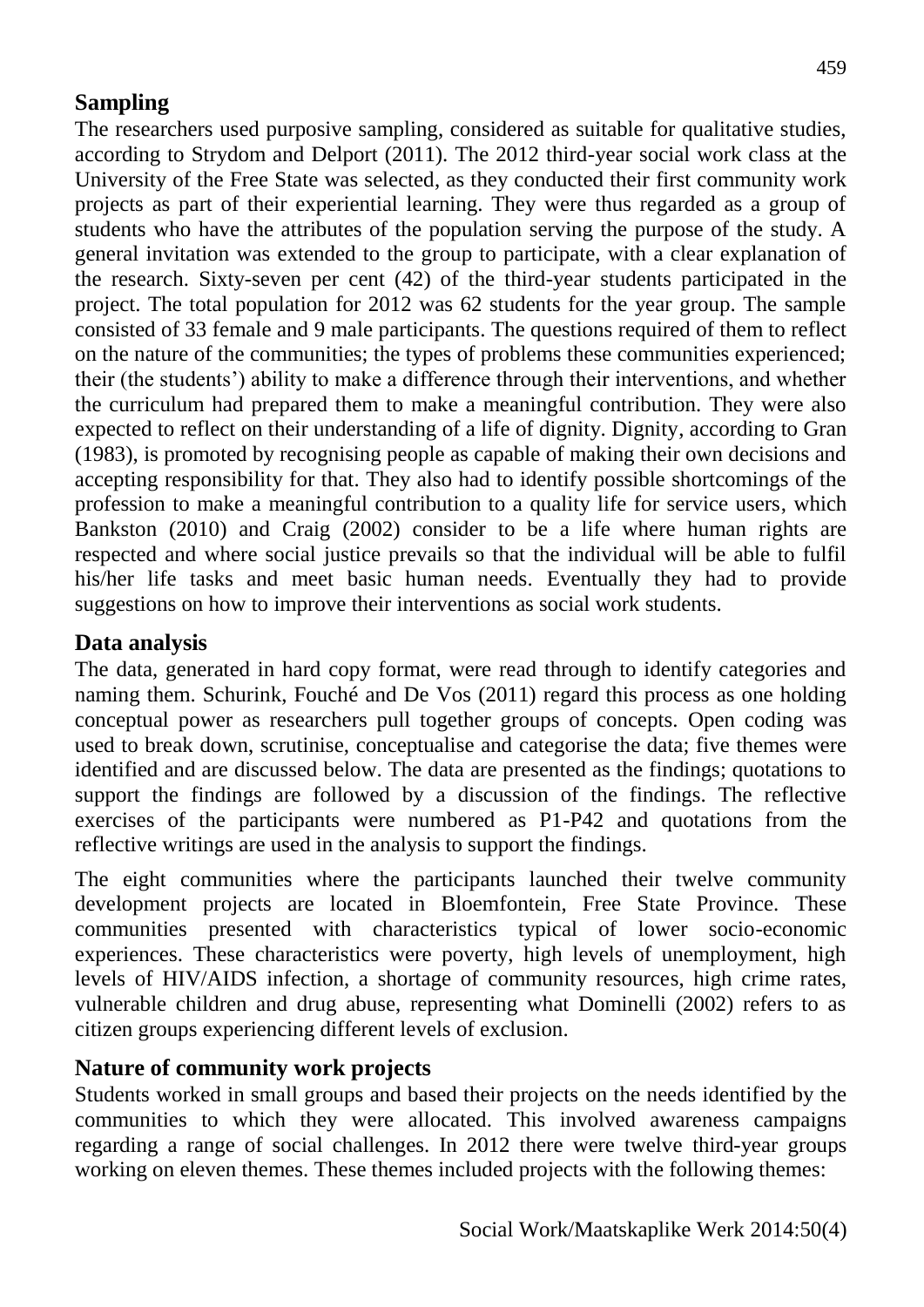- Child sexual abuse, focusing on creating awareness in the community on the incidence of child sexual abuse and the resources available to deal with these appropriately;
- Glue sniffing amongst primary school learners, focusing on creating awareness amongst vulnerable youth;
- Awareness campaign on gender-based violence at the University of the Free State (UFS) as a response to incidents on campus;
- Awareness campaign within the broader Bloemfontein community on the plight of street children;
- Two HIV/AIDS awareness campaigns, one focusing on support for university students affected by the pandemic and a second one focusing on equipping service workers on campus with information pertaining to HIV/AIDS;
- Empowering youths in lower-income communities with income-generating skills by facilitating their engagement with resources addressing skills development and job opportunities;
- Drug and alcohol abuse awareness campaign amongst high school learners;
- Building community cohesion to tackle common social challenges;
- Recycling project to empower unemployed women;
- Equipping foster children with life skills to facilitate healthy relationships with their foster parents;
- Awareness campaign, highlighting issues of child abuse and neglect, and strategies to deal with this.

# **FINDINGS**

# **Introduction**

The following section illustrates the results around the five themes as identified in the participants' reflective writings. The overall focus of the themes is on community work as method, community members as experts about their lives, factors impacting negatively on socially just lifestyles and effective service delivery, and the appropriateness of the current curriculum in student preparation. Findings are supported by participant quotations followed by a discussion of the theme.

## **THEME 1: Community work projects could make a meaningful contribution to the lives of community members**

Thirty-five (35) out of 42 participants were of the opinion that their interventions made a meaningful contribution to the communities. Two participants did not answer this, while five were of the opinion that their projects failed to make an impact. While these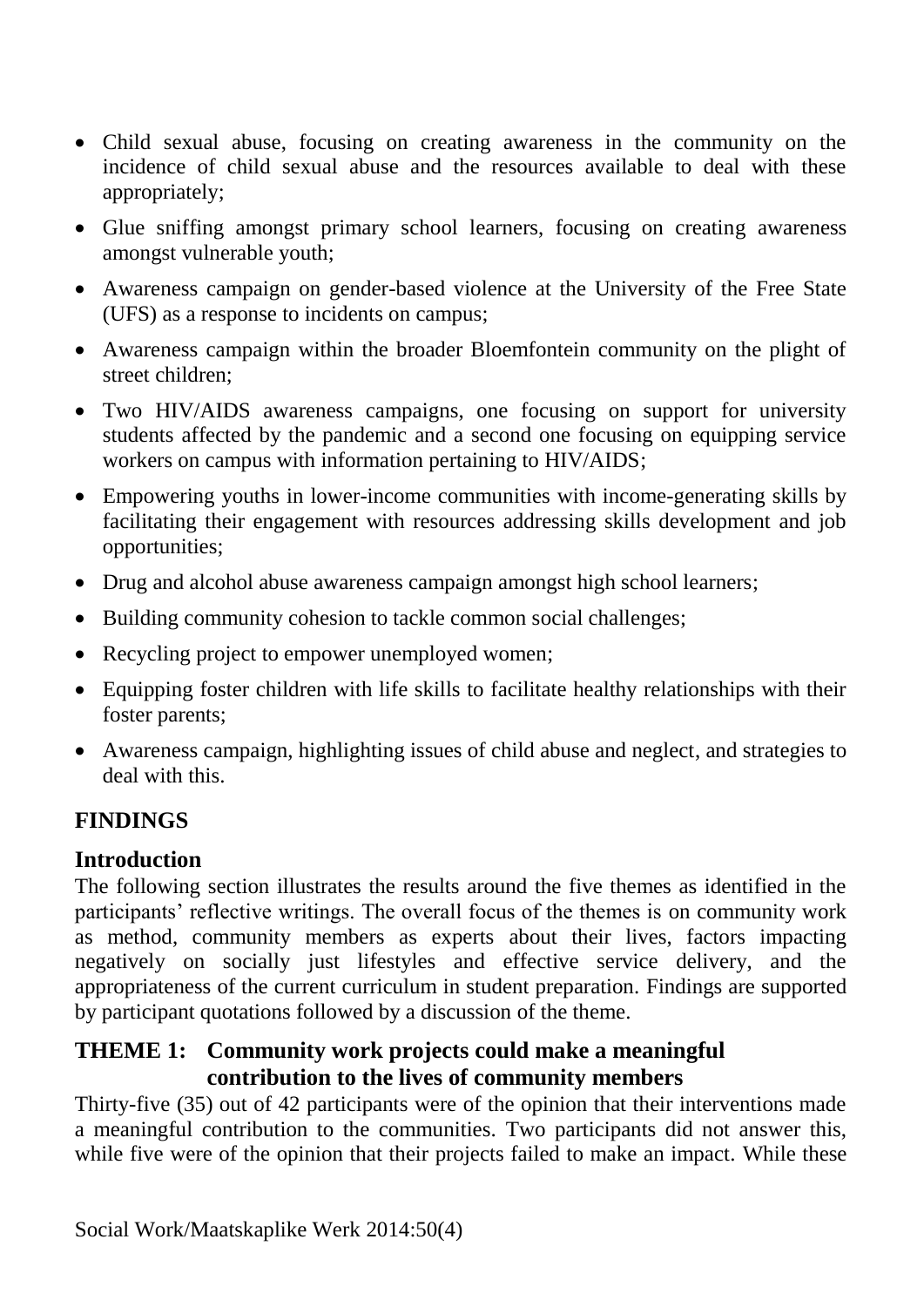projects were effective for communities, there is no reflection from their side on the extent to which they contributed to the macro challenges that communities face.

Some of the excerpts of the participants are presented here as vivid appraisals of their opinion on whether community projects contribute meaningfully to the lives of the community members.

**P2:** "*Our intervention made a meaningful contribution because we were able to link the community with the necessary resources/services to help manage the need they had."*

**P1:** *"The project gave foster children the platform to express their feelings, challenges and expectations of being a foster child. This contributed to the rebuilding of their relationships with their foster parents and community members as the forum provided them with information, insight and knowledge"* 

**P24:** *"Yes, because our project did not need funds from any stakeholder to start it. All that the community had to do was to collect tin, glass and paper to recycle in order for them to have some income. It was also helpful because in doing so they were also busy cleaning their own environment."*

**P10:** *"Volgens my was dit nie betekenisvol nie. Van die gemeenskapslede het die probleem nie gesien as 'n probleem nie. Die gemeenskap moet die geleentheid gebied word om te sê wat hulle werklike probleem is. Mense sê dan dat maatskaplike werkers nie betrokke is in hul gemeenskap nie. Hoe kan 'n maatskaplike werker 'n probleem identifiseer as sy nie in die gemeenskap is nie?".* (In my view, it was not meaningful. Some of the community members did not regard the problem as being a problem. The community must be given the opportunity to say what their real problem is. People say that social workers are not involved in their communities. How can a social worker identify a problem if she is not involved in the community?)

The thoughts presented by participant 2 link to the view of Weyers (2011) that the purpose of community work is to create and maintain the opportunities, resources and services that people need to develop to their full potential. The ethical codes of the NASW (2008) and the SACSSP (2007), as well of the views expressed by Craig (2002), also argue for people's access to resources and information to address their basic needs.

Bell (cited in Adams *et al.*, 2007) suggests that social justice can be achieved if groups in a society fully and equally participate to meet their expressed needs. Participant 10 explicitly states that the community was not involved in the identification of their needs and as a result the project did not address the real needs as experienced by them; as a result justice was not served. When social work students are able to reflect on the successes and failures of their projects using the theories guiding their intervention (in this case community development), there is evidence of critical reflection on their part.

The SACSSP code of Ethics (2007) makes reference to the duty of social workers to work towards the eradication of social inequalities, working towards a society where all members have the same basic rights, security, opportunities, obligations and social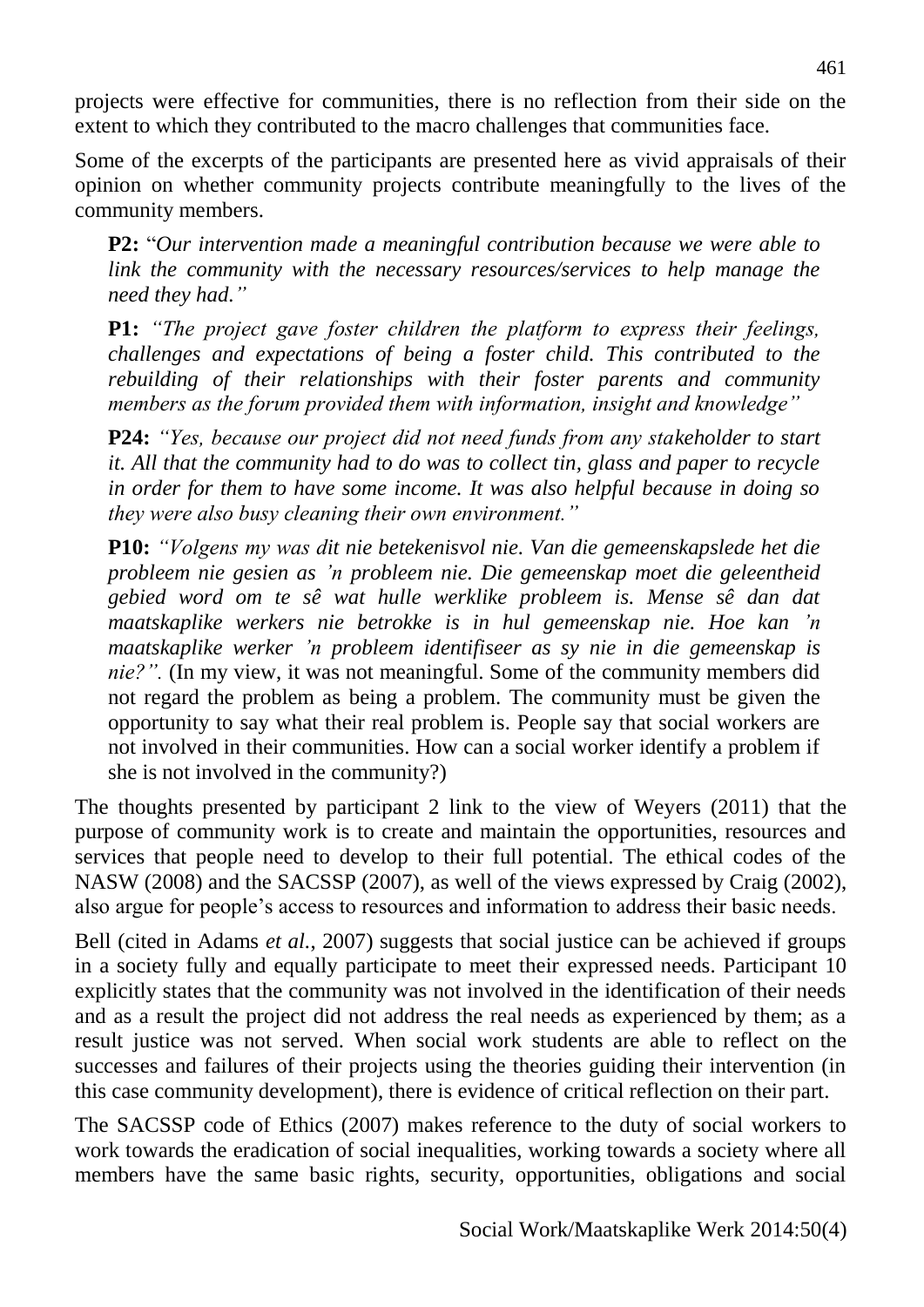benefits, amongst others. It is evident that the projects they found most useful were those that could contribute towards financial and health improvement. In addition to the implementation and evaluation of these projects, students should have the opportunity to locate their community interventions within the broader context of societal inequalities. This may be an area of development during curriculum review.

## **THEME 2: Understanding problems from the community's perspective, as members are experts in their own right**

It was important to determine the participants' views on the extent that their theoretical training in community work prepared them for their service learning in this regard. As indicated by Tanga (2012), service learning is, according to the Council on Social Work Education in the United States of America, a signature pedagogy with the purpose of socialising students to the role of practitioner, containing the pedagogical norms that connect and integrate theory and practice. In this study participants were asked to describe how their social work knowledge and skills helped them to understand the problems as expressed by the community. Twenty-nine of the participants recognised the importance of understanding problems from the point of community members, with six explicitly recognising the community members as experts in their own situations, or having experts among them. There was also the recognition from 28 participants that communication and relationship-building skills are required to develop a better understanding of community needs. Nine participants indicated that the community development process, as taught in their particular community development module, proved to be an effective tool for successful engagement. Related issues taught in class, which they mentioned, included communication and relationship-building skills. The current curriculum and training had helped them realise that when working with human beings, engaging them and recognising the clients' right to self-determination were essential. The practical aspect of the curriculum also teaches students to be more compassionate and understanding towards people.

This theme was reflected in the views of two participants:

**P28:** *"In gemeenskapswerk het ek geleer dat jy as maatskaplike werker nooit 'n gemeenskap se behoeftes moet bepaal nie, dus het ek die behoeftes soos deur die gemeenskap geïdentifiseer, aangespreek."* (In community work I was taught that as a social worker you should never identify a community's needs yourself, therefore I addressed the needs as identified by the community.)

**P24:** *"As a social worker you are taught that what the community considers as a pressing problem should be the focal point of the project."*

Participants' training in community development practice plays a significant role in these expressed views. The majority view of participants who acknowledged the expertise of community members coincides with Craig's (2002) view that in a socially just system recognition will be given to the dignity and equal worth of all people, and that these communities as service users will participate in services delivery as full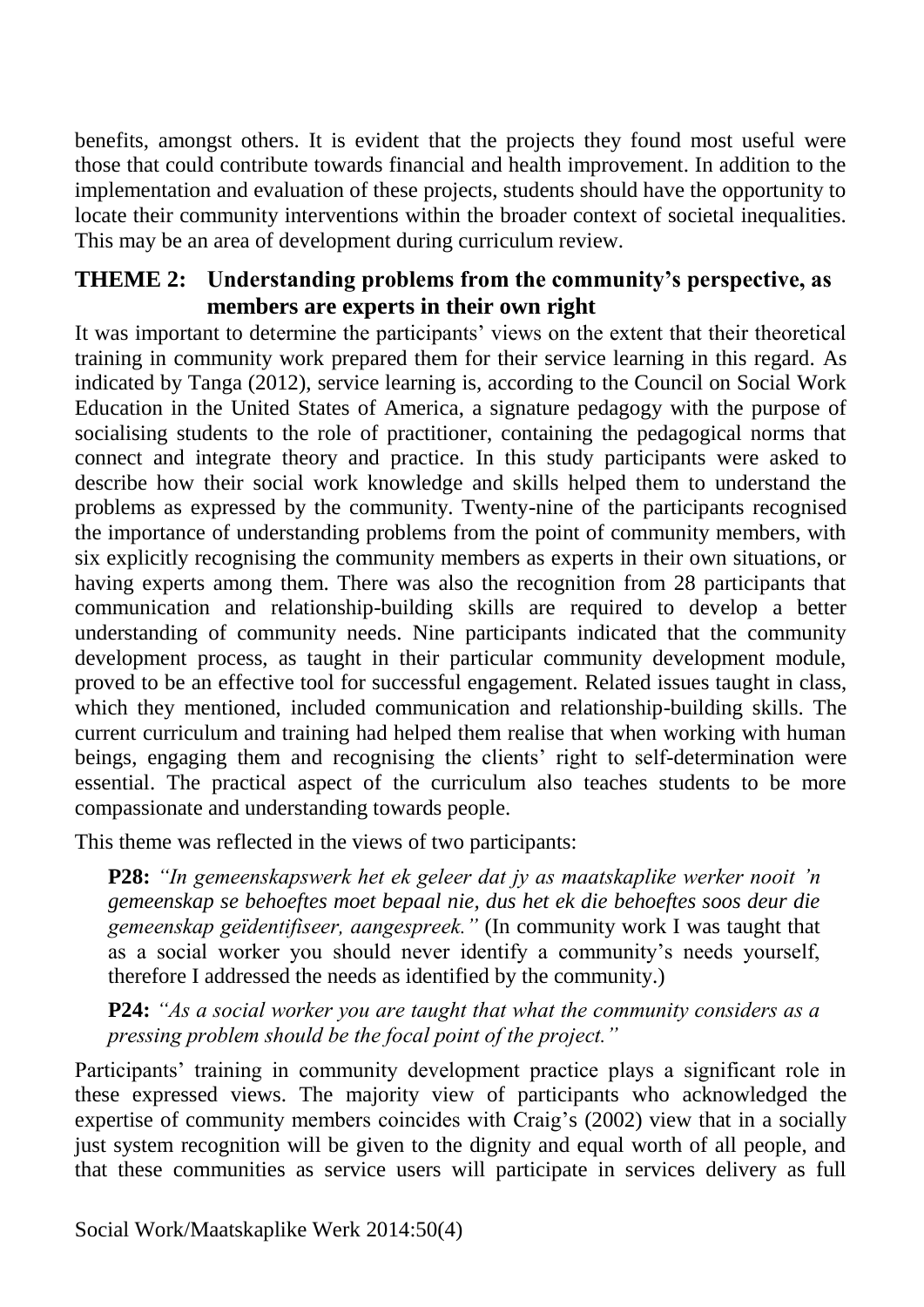citizens. In general, and despite obvious challenges experienced by communities, their inherent capabilities were recognised, as shown in these participants' responses.

# **THEME 3: Poverty, geographical inequalities, and poor management in governmental agencies are causes of people living undignified lives and lacking access to social services**

Poverty was regarded by all participants as the most common reason for people living in undignified circumstances. If people are poor and unable to care for their families, their ability to control decisions about their situation is limited. Service users live in communities that are often characterised by crime, drug and alcohol abuse, dysfunctional schools and poor basic health care, negatively affecting their daily lives.

Geographical inequalities were also identified by two participants, stemming from the rural communities' lack of access to social workers and services in general. This shows some understanding of systemic disparities. Eighteen of the participants identified government as the biggest culprit responsible for people living undignified lives, as unemployment was found to prevent many people from earning a living wage. Poor resource management also was regarded as the cause of people not having access to basic services. Many fingers were also pointed at corruption committed by government officials and those in top positions, as money intended for the poor was perceived as often being mismanaged.

Five participants were of the opinion that class and racial disparities still existed and one participant indicated that mostly black South Africans and those living in rural areas were found vulnerable to having to live undignified lives. The participants feel that because of an imbalance in resource allocation, the gap continues to widen between those who have and those who have no resources. The lack of care by social workers was also identified by four participants, thus alluding to social work services delivered in a way not promoting the dignity of clients.

The views expressed by four participants convey their thoughts:

**P15:** *"No, because many of the people still live in shanties without proper water and toilet facilities, no electricity, dusty roads and lacking clinics and municipal services."*

**P1:** *"No, most South Africans, especially those residing in rural areas, are not aware of their human rights, social justice and the need to have a dignified life."*

**P 3:** *"Nee, daar is 'n groot gaping tussen diegene wat baie het en die wat glad nie het nie."* (No, there is a big gap between those who have a lot and those who don't have anything.)

**P36:** *"No, some social workers do not finish their work with clients and leave them hanging, even before the main goal was reached."* 

These reflective insights from participants show a significant level of understanding of the inequalities that reigned in the communities where they worked. They also showed insight into the extent to which these systemic inequalities affect people's experience of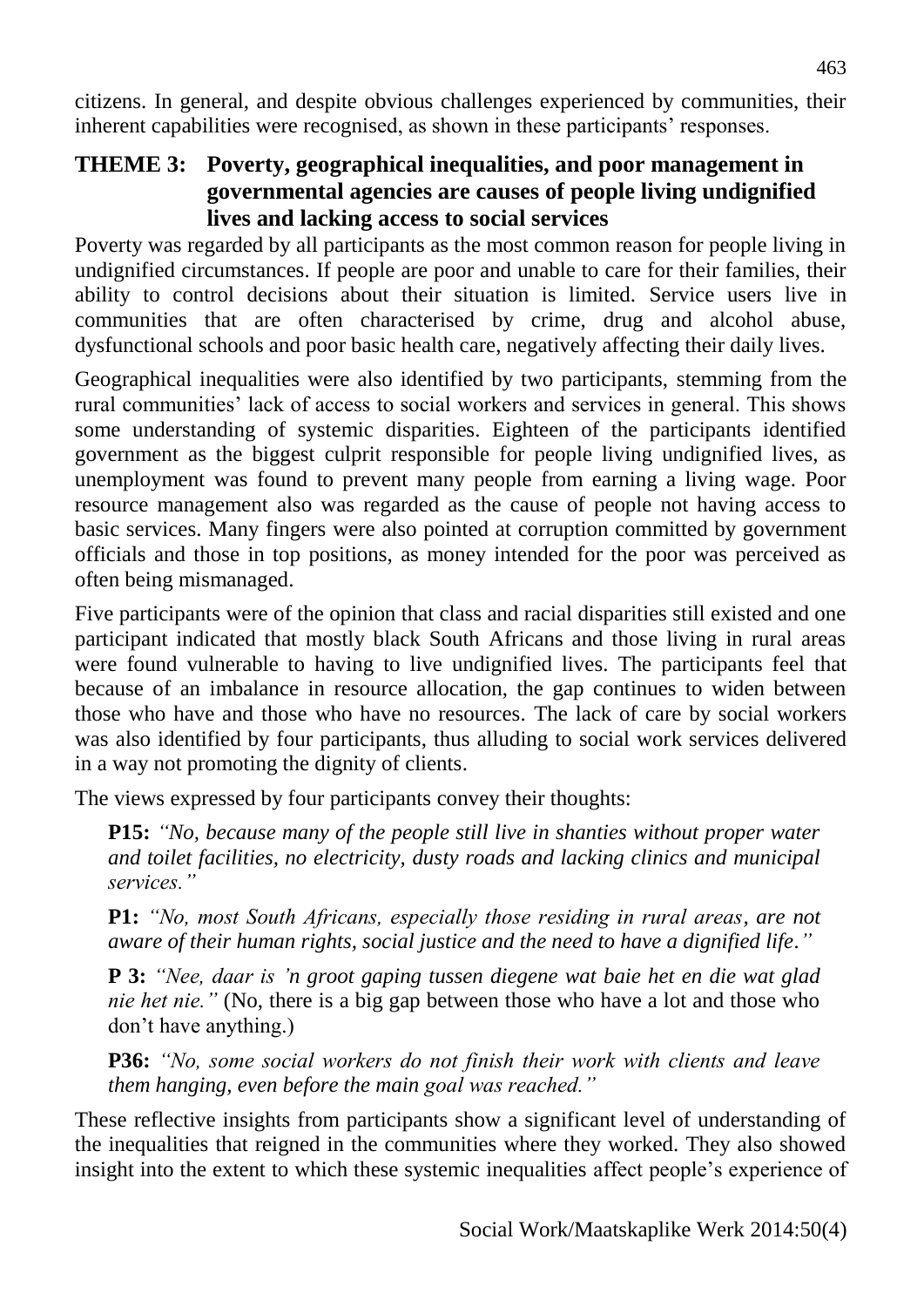citizenship. These conditions prevailing in communities thus gave participants an understanding of the social injustice that their clients were exposed to. Adams *et al.* (2007) refer to oppression as being restrictive; the comment made by participant 1 resonates with the effect of oppression causing material and structural restrictions that limit self-development and self-determination.

The comment made by participant 36 is important as it reflects on the risks of social workers in the field losing their reflective abilities and as a result becoming agents of oppression rather than advocates for social justice, a concern raised by Dominelli (2002).

Participants in this context thus showed an ability to take a critical stance, identifying that the organs of state that should be the custodians of social justice are often the violators of it. Participants thus have the ability to sense something is wrong or detect a discomfort with the current situation. They may need a theory in their curriculum that would help them ground this uncomfortable feeling. A theory of oppression as described by Adams *et al.* (2007) may be beneficial in this regard.

## **THEME 4: Structural challenges impede effective social work service delivery**

The majority of participants (25) were of the opinion that structural challenges created a difficult working environment for social workers. These challenges include a lack of professional social workers; high case loads; and a significant amount of administration preventing them from delivering a service that could make a real impact on people's lives, similar conditions as those identified by Karger and Hermandez (2004). Under these circumstances social work runs the risk of becoming just another "job" unable to help people deal with social injustices. The impact of this, as identified by eight participants, is that social workers no longer have the time to build meaningful relationships with their clients, and they lack compassion, a further contribution to socially unjust social work practices.

Seventeen participants were also of the opinion that social workers receive very little recognition and support for the work they do as the profession is not highly regarded. Despite this, many communities regard social workers as miracle workers, as the main actors in changing undignified living conditions, thus expecting much from them while they themselves are not actively involved in their own development.

The following comments express some of the participants' views around the impact of structural challenges on effective service delivery:

**P5:** *"Maatskaplike werkers is dikwels oorlaai met werk en kan nie voldoende aandag en tyd gee aan elke geval, gemeenskap, ensovoorts nie, wat ons eties verplig is om te doen."* (Social workers are often overloaded with work and cannot give sufficient attention and time to each case, community, etc. as is ethically expected from us.)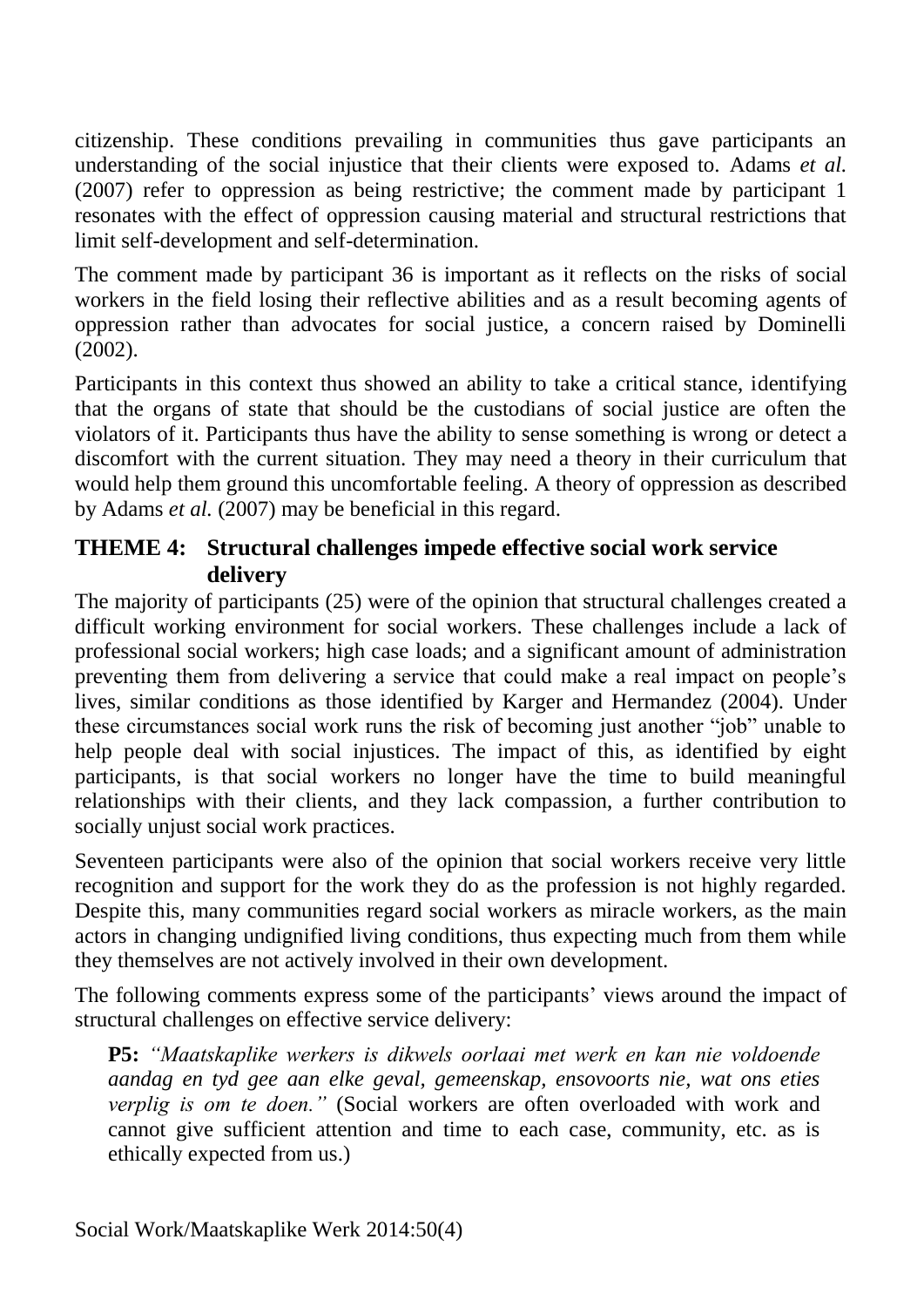**P7:** *"'n Mens word dikwels oorlaai met werk en dit veroorsaak dat jy nie by al die werk/gevalle kan uitkom nie, en dit veroorsaak weer dat probleme voortgesit word.*" (One is often overloaded with work, resulting in one not being able to attend to all the work/cases and this leads to the continuation of problems.)

**P27:** *"Social workers need to be recognised in our country as hard-working professionals, because every time in our country when, for example, there is a social crisis, people, government officials and the media criticise."*

**P24:** *"Most of the community members depend on social workers for everything, e.g. to solve their financial problems, to help them get identity books, help with their children's upbringing, and that can be overwhelming."*

Several reasons have been identified for the profession's shortcomings in making a meaningful difference in people's lives. The conditions under which social workers operate are seen as jeopardising their ability to fulfil the mandate of the profession. The profession also needs to be recognised as an important role-player in the fight against poverty and inequality. Social workers must have access to resources and funding in order to address the identified needs of communities. The lack of them leads to social workers becoming overwhelmed and worn out, which eventually could have a negative impact on their personal lives. Lloyd, King and Chenoweth (2002) are of the opinion that aspects of social work such as the nature of the work (the building of relationships with people who are experiencing difficulties in their lives); the relatively low status of the discipline; the lack of autonomy social workers have in their work; and the organisational realities such as high case loads, lack of funding, staff turn-over and shortages, all contribute to the risk of burn-out, a condition that may impair the effectiveness of the social worker.

#### **THEME 5: The current curriculum is appropriate and meaningful for effective social work service delivery**

The overwhelming number (40 out of 42) of participants were of the opinion that the current social work curriculum is appropriate for their preparation for meaningful service rendering to social welfare service users. Their ability to build meaningful, respectful relationships and to establish partnerships with clients in working on those issues they deemed important were seen as having been developed through both the theoretical and practical components of the curriculum. Two participants raised the concern that the administrative burden might make it difficult for social workers in practice to maintain the ability to use this knowledge successfully. Two other participants also suggested that the curriculum should make provision for service learning to be introduced much earlier in the curriculum.

The findings regarding the aforementioned theme are reflected in the views of two participants:

**P33:** *"Yes, because to make a significant difference in peoples' lives you need to allow them to make certain decisions. With the knowledge that I have acquired*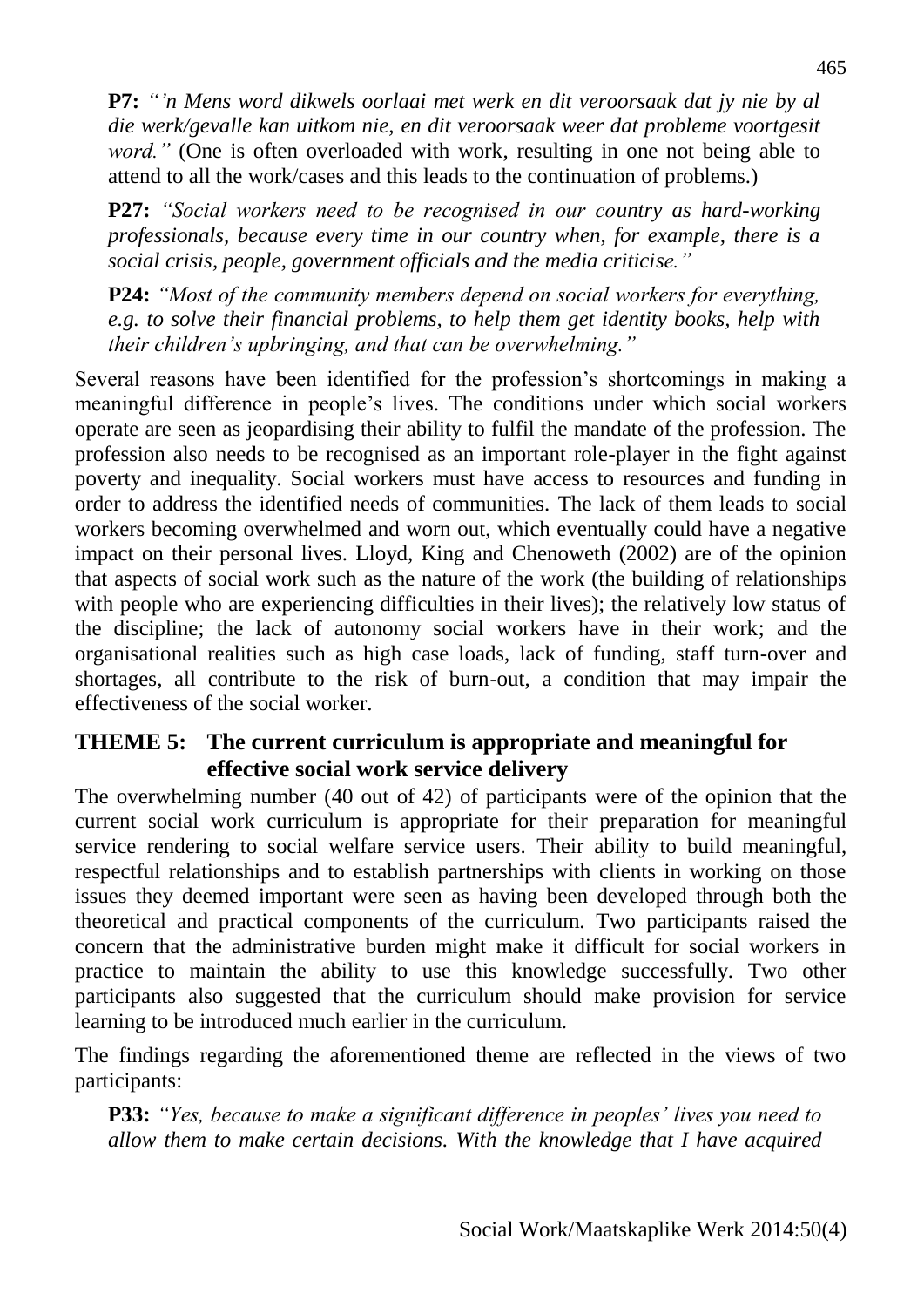*and skills I gained, it helps me to give people a variety of possible solutions to whatever situation they are facing, and to do this objectively."*

**P30:** *"Yes! Social work training does prepare me for making a difference in the lives of clients because my own life has changed and I have a different view of life."*

The curriculum follows a holistic approach, allowing students to apply methods appropriate to the improvement of the social functioning of their client/group/community. The training also prepares the student to treat the client as an individual, thus contributing to the development of their self-help skills and inner strength. Participants in this research believed that this approach would eventually lead to an improvement in the quality of life of many service users, leading to a life of dignity. Although this research project did not specifically focus on the integration of theory and practice through service learning, there was an indication by some participants that earlier exposure to service learning would be beneficial. Tanga (2011, cited in Tanga, 2012) states that exposure to service learning is important for students' empowerment and consciousness-raising.

#### **Concluding remarks**

Judging from the responses of participants, it is evident that an opportunity to reflect on their social work practice is educational in itself. Student participants showed the potential to critically reflect on the practice of social work and were able to identify the violation of service users' human rights through unjust practices. They were also able to recognise structural inequalities and their impact on socially just practices.

When reflecting on their own practical experiences, they viewed their own interventions as beneficial within the limitations of the context. They did recognise, however, that the interventions did not address larger structural challenges that service users face. The critical reflection thus provided participants with a necessary distance, as indicated by Rossiter (2005), to raise questions about practice, social justice issues, systemic injustices and the social worker's role.

It is believed that social work students could benefit from a curriculum that, in addition to the development of technical competencies, incorporates pedagogies that support consciousness development and meaning making of their position in the social context, their critically reflective skills could only deepen and their development as socially just practitioners would be enhanced. Social identity development theory and cognitive development theory, as discussed by Adams *et al.* (2007), could help students understand their own worldviews. Freire's (2005) critical pedagogy, on the other hand, can provide a tool through which they can ask questions about ubiquitous forms of oppression. Furthermore, classroom activities that stimulate active student engagement through discussions and debates will encourage their active participation in their own learning. Brookfield and Preskill (2005) are of the impression that discussion is a powerful way to explore supposedly settled questions and to develop a fuller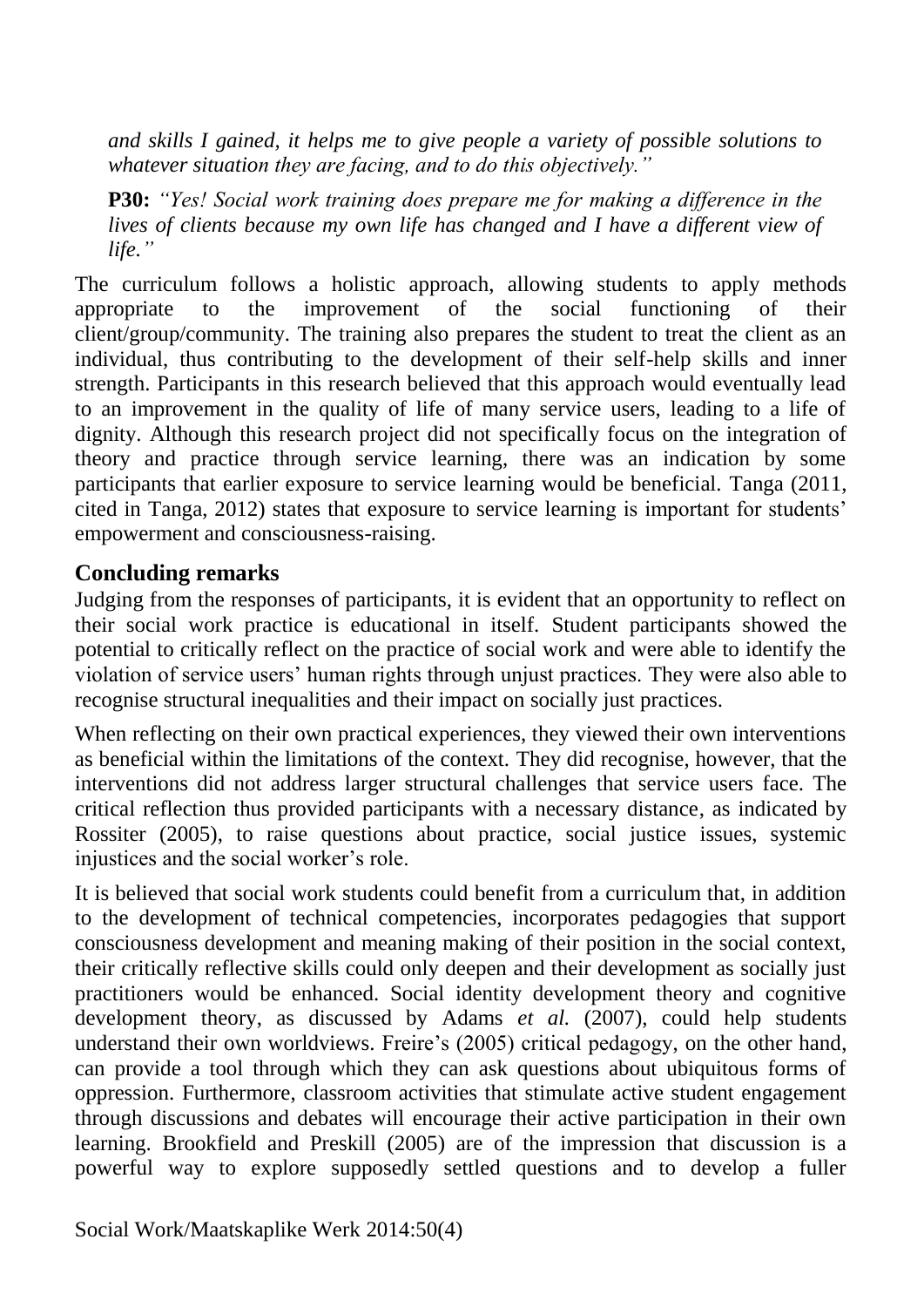appreciation of the multifarious nature of human experience. They further state that discussion and democratic principles are inseparable, because both have the same root purpose: to nurture and promote human growth. A curriculum that combines technical competencies with consciousness development may provide social work students with the graduate attributes through which they can evaluate their own professional path, identify risks of inhumane practices and become advocates for social justice.

#### **REFERENCE**

ADAMS, M., BELL, L. & GRIFFIN, P. 2007. **Teaching for diversity and social justice** (2<sup>nd</sup> ed). New York: Routledge, Taylor & Francis Group.

BANKSTON, C.L. 2010. Social justice: cultural origins of a perspective and a theory. **The Independent Review**, 15(2):165-178.

BOWDEN, J., HART, G., KING, B., TRIGWELL, K. & WATTS, O. 2000. **Generic capabilities of ATN university graduates**. [Online] Available: http://www.clt.uts. edu.au/ATN.grad.cap.project.index.html [Accessed: 07/2014].

BROOKFIELD, S.D. & PRESKILL, S. 2005. **Discussion as a way of teaching: tools**  and techniques for democratic classrooms (2<sup>nd</sup> ed). San Francisco: Jossey-Bass.

CHU, W.C.K., TSUI, M. & YAN, M. 2009. Social work as a moral and political practice. **International Social Work**, 52(3):287-298.

CRAIG, G. 2002. Poverty, social work and social justice. **British Journal of Social Work**, 32(6):669-682.

DOMINELLI, L. 2002. **Anti-oppressive social work: theory and practice**. Hampshire: Palgrave Macmillan.

FREIRE, P. 2005. **Pedagogy of the oppressed** (30<sup>th</sup> Anniversary Edition). New York: Continuum.

GRAN, G. 1983. **Development by people: citizen construction of a just world**. New York: Praeger.

HOWARD, M.O. 2010. Social workers as public intellectuals. **Social Work Research**, 34(3):131-133.

HUMPHREYS, M.L. 2012. Intergroup dialogue: a pedagogical model in integrating cultural competence within a social justice framework. **The International Journal of Interdisciplinary Social Sciences**, 6(5):199-213.

KARGER, H.J. & HERMANDEZ, M.T. 2004. The decline of the public intellectual in social work. **Journal of Sociology and Social Welfare**, 31(3):51-68.

LLOYD, C., KING, R. & CHENOWETH, L. 2002. Social work, stress and burnout: a review. **Journal of Mental Health**, 11(3):255-265.

INTERNATIONAL FEDERATION OF SOCIAL WORKERS (IFSW). 2012. **Code of Ethics**. [Online] Available: [http://ifsw.org/policies/statement-of-ethical-principles/.](http://ifsw.org/policies/statement-of-ethical-principles/) [Accessed: 05/04/2013].